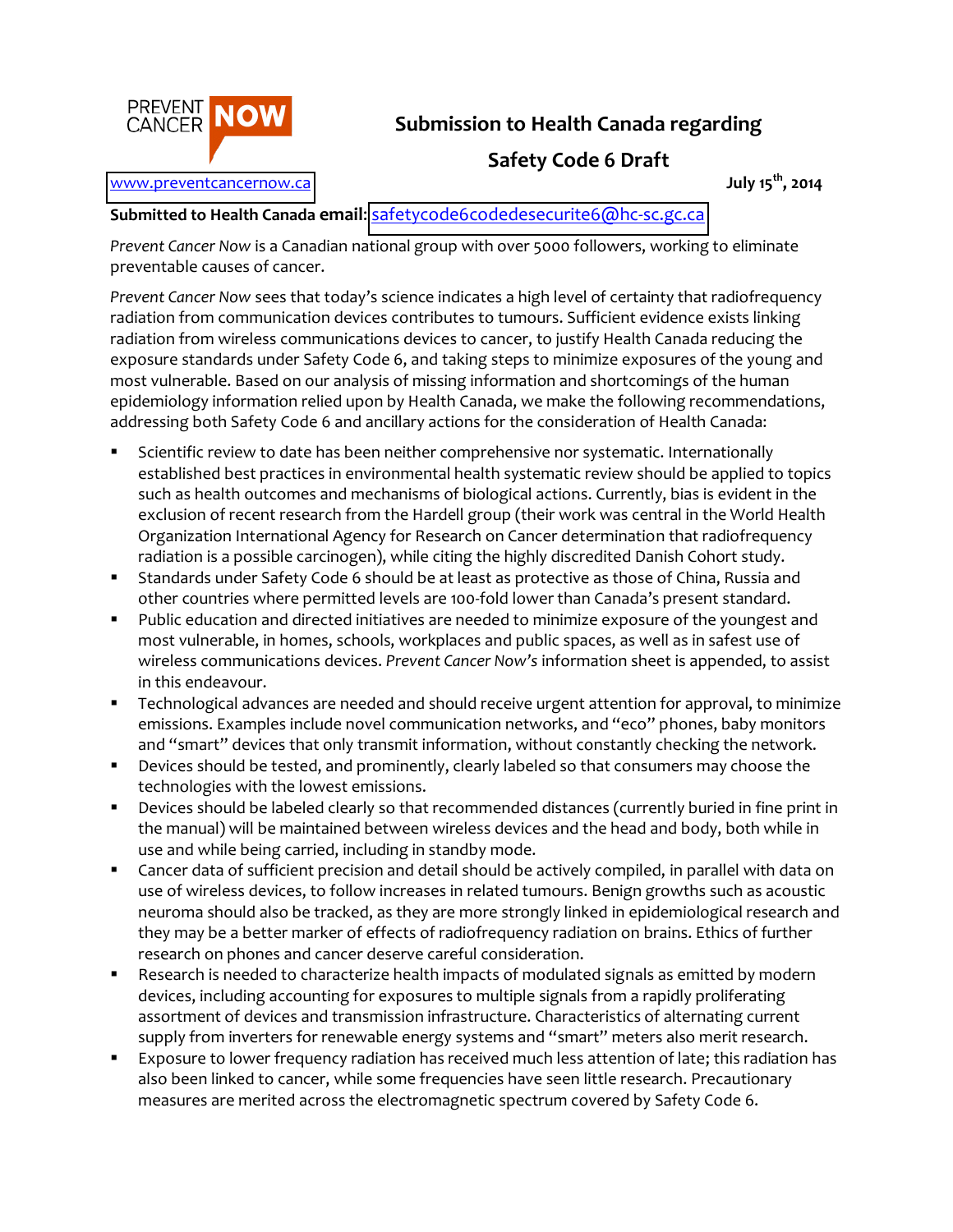### **Scientific Review**

Systematic review of scientific literature was first developed for medical interventions, but is now extended to environmental health [1]. These procedures have been test-run on substances such as bisphenol-A, and are the preferred approach to Safety Code 6.

Systematic review is applied to a specific question or set of questions, with extensive professional searching of the literature, screening, data extraction and synthesis. Health Canada's evidence base is clearly incomplete. Deficiencies in the evidence base were clearly illustrated July  $9<sup>th</sup>$ , 2014 when Canadians for Safe Technology published a collection of 139 recent scientific reports from 2009-on, that were referenced in neither the recent Canadian nor the European reviews (http://www.c4st.org/website-pages/c4st-reviews-ignored-studies.html). All indicate biological effects and harms of radiofrequency radiation, and most are primary research.

Only after systematic review and synthesis of the evidence is it possible to weigh it. Vague claims of using a weight of evidence approach are meaningless when the evidence base is not established, the framework for weighing is not stated, and weighing is not presented [2].

Reliance upon reviews that refer to other reviews regarding radiofrequency radiation, a prominent feature in Canada's approach to scientific assessment of health effects, is a scientific house of cards and not a reliable basis for the protection of public health.

### Precaution

The Royal Society of Canada indicated that Draft Safety Code 6 was consistent with various "authoritative reviews" but left it open to Health Canada to introduce precautionary measures to further protect the most vulnerable, and to account for uncertainties in the current (unclear and incomplete) evidence base.

As discussed below, evidence linking wireless radiation to cancer is in fact stronger than depicted in Canadian documents. Health Canada should work to minimize Canadians' exposure to radiofrequency radiation, particularly among the young and most vulnerable. Advice would include, for example, to use cables and wires to the greatest extent possible, including where we live, learn, work and play, and to use devices in ways that minimize firsthand and secondhand exposures (see attachment).

#### Recent cancer research

Two recent research reports on cancer associated with cell phones, that were not cited in Canadian documents regarding Safety Code 6, and that supersede other reviews, indicate further good reason for concern.

Four young women with no risk factors developed multifocal invasive breast cancer, where they customarily tucked their cell phones into their bras [3]. Reports of such cancers should be actively gathered.

A May 2014 case-control study from France reported on 253 cases of glioma, 194 of meningioma and 892 matched controls. Risk of brain tumours on the side that the phone was used (ipsilateral) was double to triple for highest compared with lowest users of cell phones, measured as numbers of calls, and cumulative hours of use  $[4]$ . Eight-fold increased risk arose with heavy use in urban areas.

## Comments on the evidence regarding carcinogenicity presented in support of draft Safety Code 6 "status quo"

Examination of cancer is quite limited in the Rationale for Safety Code 6 [5], Health Canada's scientific justification for the Code. Health Canada cites a 2010 report of the Interphone study [6], the 2011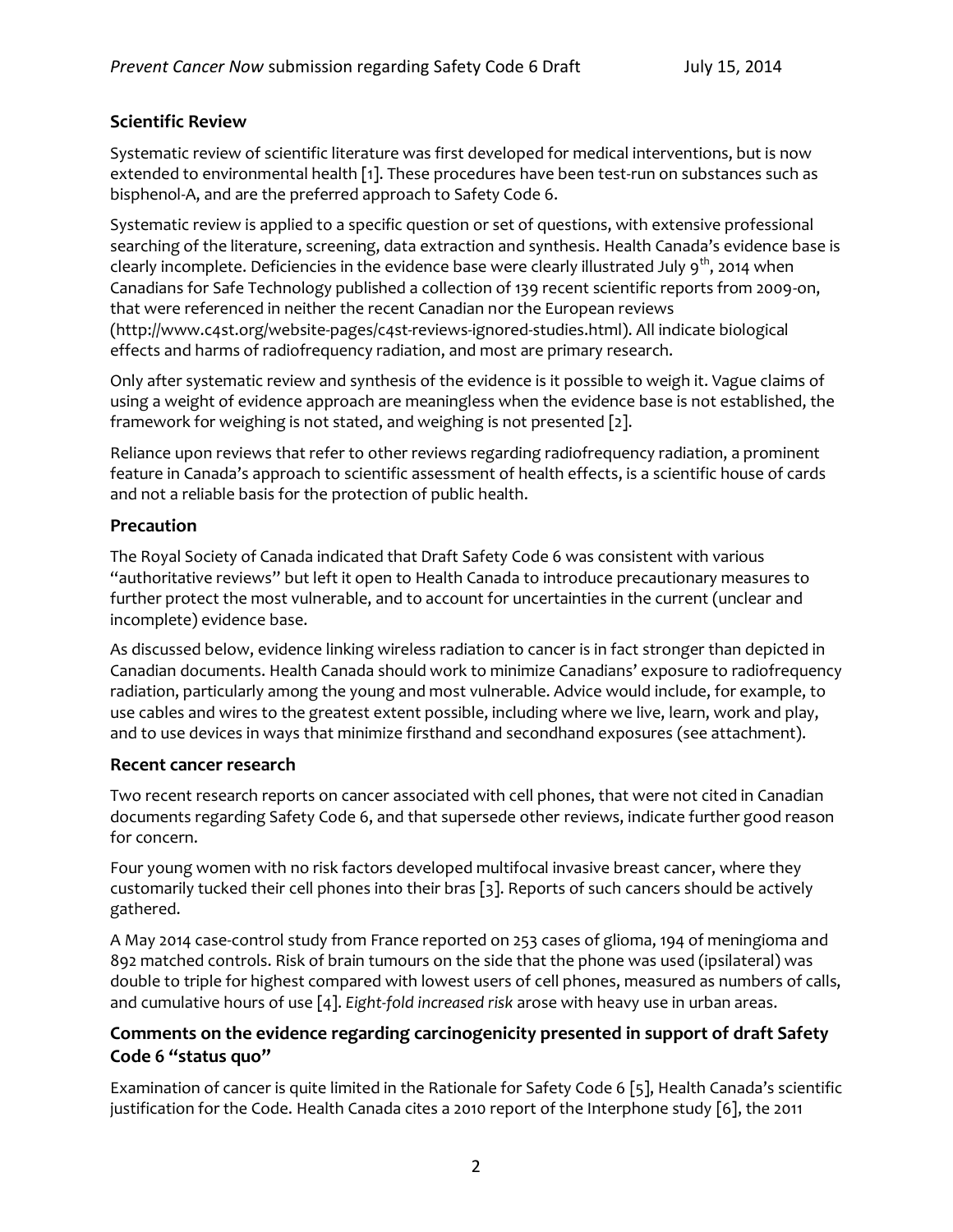World Health Organization International Agency for Research on Cancer (IARC) assessment of carcinogenicity that determined that radiofrequency radiation is a possible carcinogen [7], the most recent update of the Danish cohort study [8], and analyses of the incidence of brain tumours over time  $[9]$ ,  $[10]$ ,  $[11]$ .

The Interphone study was a large, multi-national study of cell phone use among people diagnosed with brain tumours, compared with partially matched controls who were cancer free. One of several major weakness in this large study is that people who used cordless phones, that emit similar radiation, were considered to be unexposed. Methodology was not entirely consistent across all countries, such as determination of habitual side of head where the phone was held, so that increased risks were seen in some but not all substudies. This particular Interphone report, a compilation of international data, reported increased risk among those who had tumours on the same side of the head as they held their phone (ipsilateral tumours), and among the heaviest users. "Heavy use" was more than 1640 total hours (e.g. half an hour per day for 9 years) - very modest lifetime use by today's standards.

The IARC 2011 review was the most comprehensive at the time. Since its completion, several further strong studies, both new data and meta-analyses, have demonstrated highly significantly increased risks for brain tumours, particularly for those who started using phones at younger ages, and for use exceeding 10 years, spawning calls to upgrade the certainty of carcinogenicity to "human carcinogen" [12]. Another 2013 study cited by neither the Royal Society, Health Canada nor "authoritative reviews" is a pooled analysis of acoustic neuroma (a benign tumour) showing an eightfold increase in risk with greater than 20 years since first exposure to analogue type phones, and four-fold increase when considering all wireless radiation exposure [13]. Risk increased with dose (per 100 cumulative hours) in this large study. A 2011 analysis [14] continues to be borne out, that positive studies in this area include accounting for all wireless technologies as well as the side of the head for phone use - this was highlighted by the Hardell group's report that when they analysed their data (that clearly indicates increased cancer risk) using the Interphone methodology, they found similar nondescript results [12].

The Danish Cohort study [8] is fundamentally flawed research comparing development of brain tumours in a cohort that was established in 1995. The "exposed" individuals had a private cell phone subscription while the supposedly "unexposed" individuals either had a corporate cell phone subscription (that could not be linked to an individual but was potentially associated with high use) or started using a cell phone after enrollment. There was no mechanism for assessing exposure over time, as the "unexposed" control group obtained cell phones after 1995, there was no assessment of use of cordless phones, and there was no determination of the side of head where the phone was typically held. A majority of subjects had been lost to follow-up by the final analysis. This study is among the most highly criticized papers on the British Medical Journal website and is not in the least bit credible, but is cited as supporting Safety Code 6.

Incidence of brain tumours reported in three studies listed as supporting Safety Code 6 include:

- time trends for glioma and meningioma in Denmark, Norway, Finland and Sweden for 1974-2003  $\bullet$ [10]. Absolute rates increased steadily during that time but there was no discernable change in the rate of increase. This was interpreted as meaning that if cell phones cause brain tumours, the latency was greater than 5 to 10 years.
- a "consistency check" (1979-2008) by the same group concluded further that some case-control  $\bullet$ studies over-estimated risk [11]. This conclusion would hinge on two tenuous assumptions: 1. that a large fraction of current gliomas are attributable to cell phone radiation and that other contributors such as chemicals are not changing over time; and 2. that wireless radiation acts as a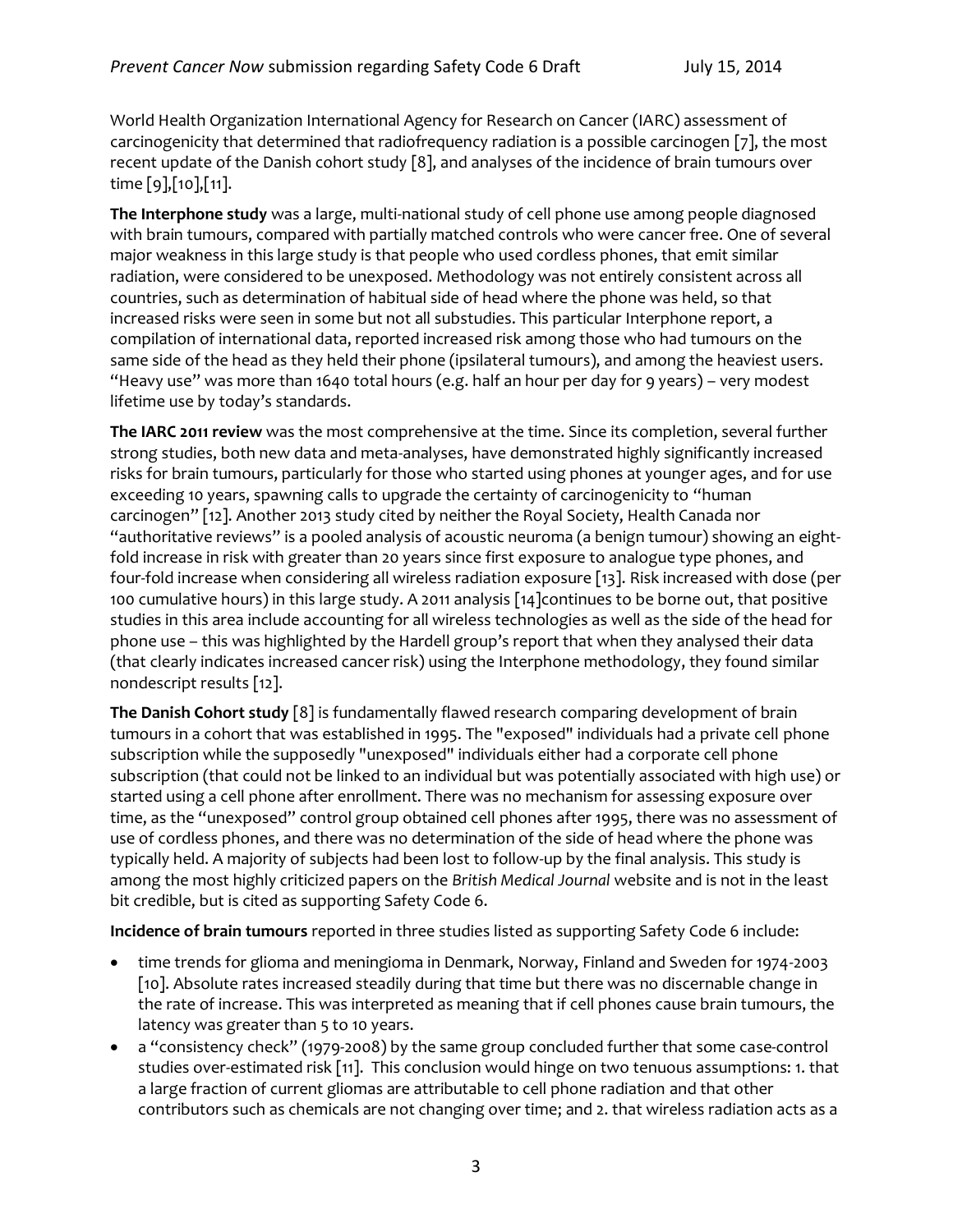promoter rather than a primary cause so that the latency would be relatively short (glioma latency may range up to 20 to 40 years). Increased risks are most commonly reported for mobile phone exposure exceeding 10 years.

a shorter period, 1998-2007, was assessed in the United Kingdom [9]. According to national,  $\bullet$ publicly accessible data, there was increased cancer most markedly in the temporal lobe in men (1.1 to 1.5 per 100,000), a region likely to be affected by cell phone radiation. The authors concluded that there was no increase overall and precautionary measures regarding phone exposures are not warranted.

These examinations of cancer incidence trends, more than six years old and with significant limitations, are neither current nor a strong basis for setting exposure levels. If Health Canada is going to rely upon such information, please consider that in a study of 19 US states, there was a highly significant correlation between cell phone subscriptions and brain tumours [15], and in a global analysis, the only risk factor that was consistently associated with increasing incidence of cancer of the brain and nervous system was market penetration of mobile/cellular telecommunications [16].

Many factors may contribute to risks for brain tumours. This means that a large increase in cell phone related tumours would have to occur before a significant increase would be detected among tumours with other etiologies. Meanwhile, if other contributors (e.g. chemical exposures) were decreasing at the same time, which has happened in many Canadian municipalities for instance as pesticide use has been restricted, an increase from cell phones could be masked by a decrease from other causes.

The type and location of brain tumours most commonly associated with phones is quite specific, so general information on tumour incidence will be clouded with many tumours of irrelevant type and location. There is no publicly available information in Canada with the degree of detail that would be necessary to potentially discern cell phone related brain tumours.

Despite the fact that following tumour incidence is not presently a reliable basis for decision-making, with rapidly increasing use of wireless devices particularly among the young, Health Canada and the Public Health Agency of Canada should certainly be tracking brain tumours with the level of detail needed to detect increases in cell phone related malignancies. In addition, malignancies underlying storage locations (e.g. pockets and bras) and information on habitual use of cell phones for brain tumour cases should be systematically compiled.

In conclusion, there are serious concerns regarding the evidence base underpinning draft Safety Code 6. Strong links with cancer are seen in both the direct epidemiological evidence and many recent studies indicating increased genetic damage and biochemical effects (e.g. oxidative stress and effects on membranes, as detailed in the report by Canadians for Safe Technology). Even in the absence of systematic review of any of the relevant topics, it is clear that there is steadily mounting evidence of cancers and non-malignant tumours associated with radiation from modern communications devices, and a plethora of positive studies of mechanisms involved in cancer initiation and progression as well as fertility, development, and chronic conditions.

Prevent Cancer Now is concerned that inaction and merely continuing research amounts to dereliction of the duty of Health Canada, and is unethical. The present level of evidence supports reduction of permissible levels, and strong measures and public education as detailed at the beginning of this submission.

Respectfully submitted on behalf of the Prevent Cancer Now science group

By Sandra Madray B.Sc.(Chem)

science@preventcancernow.ca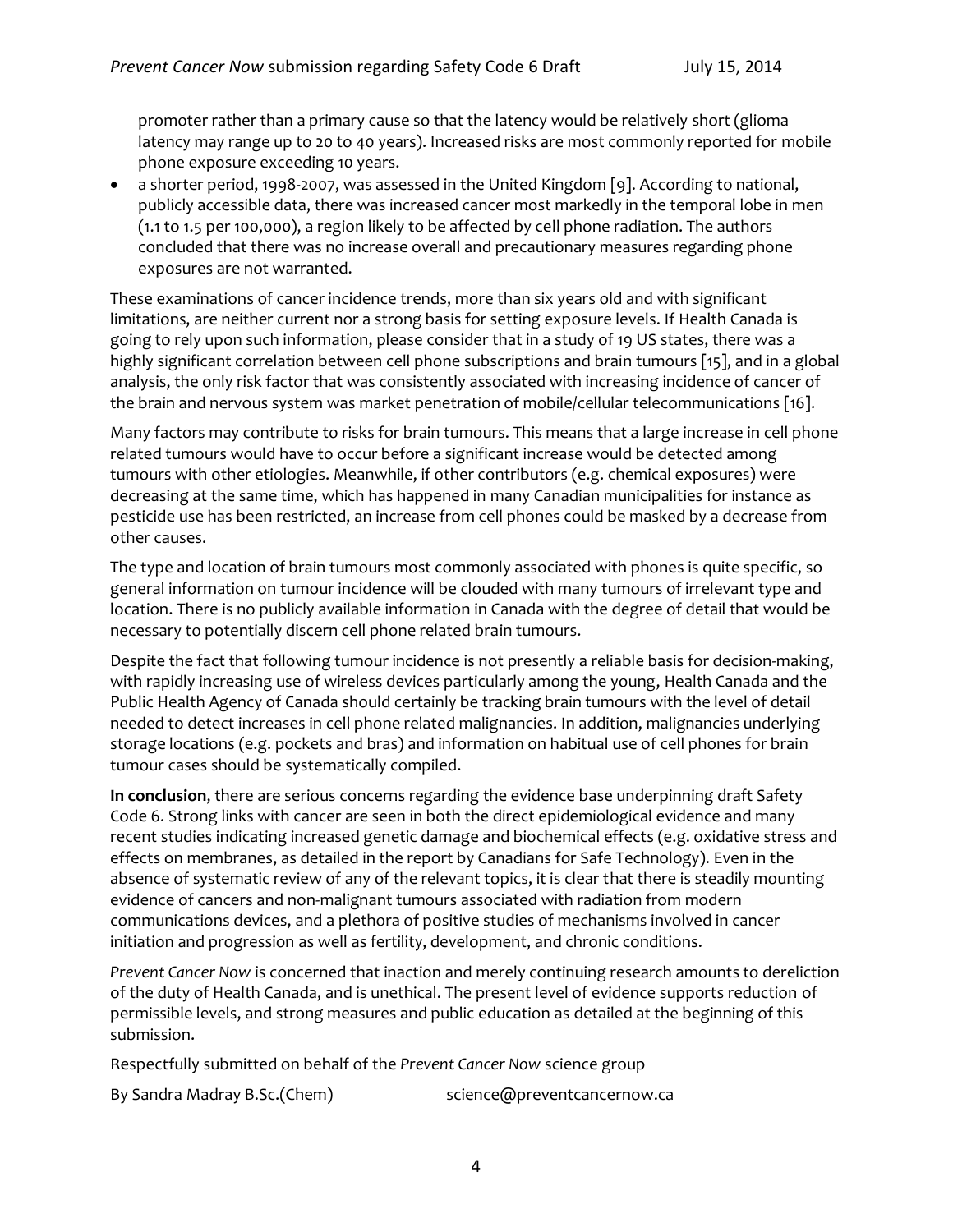# **References**

- 1. Rooney AA, Boyles AL, Wolfe MS, Bucher JR, Thayer KA. Systematic Review and Evidence Integration for Literature-Based Environmental Health Science Assessments. Environ Health Perspect [Internet]. 2014 Apr 22 [cited 2014 Apr 24]; Available from: http://ehp.niehs.nih.gov/1307972
- 2. Weed DL. Weight of evidence: a review of concept and methods. Risk Anal Off Publ Soc Risk Anal. 2005 Dec;25(6):1545-57.
- 3. West JG, Kapoor NS, Liao S-Y, Chen JW, Bailey L, Nagourney RA. Multifocal Breast Cancer in Young Women with Prolonged Contact between Their Breasts and Their Cellular Phones. Case Rep Med. 2013 Sep 18;2013:e354682.
- 4. Coureau G, Bouvier G, Lebailly P, Fabbro-Peray P, Gruber A, Leffondre K, et al. Mobile phone use and brain tumours in the CERENAT case-control study. Occup Environ Med. 2014 May 9;oemed-2013-101754.
- 5. Health Canada. Safety Code 6 (2013) -Rationale. Draft [Internet]. 2014. Available from: email to ccrpb-pcrpcc@hc-sc.gc.ca
- 6. The INTERPHONE Study Group. Brain tumour risk in relation to mobile telephone use: results of the INTERPHONE international case-control study. Int J Epidemiol. 2010 Jun 1;39(3):675 -694.
- 7. Baan R, Grosse Y, Lauby-Secretan B, El Ghissassi F, Bouvard V, Benbrahim-Tallaa L, et al. Carcinogenicity of radiofrequency electromagnetic fields. Lancet Oncol. 2011 Jul;12(7):624-6.
- 8. Frei P, Poulsen AH, Johansen C, Olsen JH, Steding-Jessen M, Schuz J. Use of mobile phones and risk of brain tumours: update of Danish cohort study. BMJ. 2011 Oct 20;343(oct19 4):d6387d6387.
- 9. De Vocht F, Burstyn I, Cherrie JW. Time trends (1998-2007) in brain cancer incidence rates in relation to mobile phone use in England. Bioelectromagnetics. 2011 Jul;32(5):334-9.
- 10. Deltour I, Johansen C, Auvinen A, Feychting M, Klaeboe L, Schüz J. Time Trends in Brain Tumor Incidence Rates in Denmark, Finland, Norway, and Sweden, 1974-2003. J Natl Cancer Inst. 2009 Dec 16;101(24):1721-4.
- 11. Deltour I, Auvinen A, Feychting M, Johansen C, Klaeboe L, Sankila R, et al. Mobile phone use and incidence of glioma in the Nordic countries 1979-2008: consistency check. Epidemiol Camb Mass. 2012 Mar;23(2):301-7.
- 12. Hardell L, Carlberg M, Hansson Mild K. Use of mobile phones and cordless phones is associated with increased risk for glioma and acoustic neuroma. Pathophysiology. 2013 Apr;20(2):85-110.
- 13. Hardell L. Pooled analysis of case-control studies on acoustic neuroma diagnosed 1997-2003 and 2007-2009 and use of mobile and cordless phones. Int J Oncol [Internet]. 2013 Jul 22 [cited 2013 Aug 26]; Available from: http://www.spandidos-publications.com/ijo/43/4/1036
- 14. Levis AG, Minicuci N, Ricci P, Gennaro V, Garbisa S. Mobile phones and head tumours. The discrepancies in cause-effect relationships in the epidemiological studies - how do they arise? Environ Health. 2011 Jun 17;10:59.
- 15. Lehrer S, Green S, Stock RG. Association between number of cell phone contracts and brain tumor incidence in nineteen U.S. States. J Neurooncol. 2011 Feb 1;101(3):505-7.
- 16. Vocht F de, Hannam K, Buchan I. Environmental risk factors for cancers of the brain and nervous system: the use of ecological data to generate hypotheses. Occup Environ Med. 2013 May  $1;70(5):349-56.$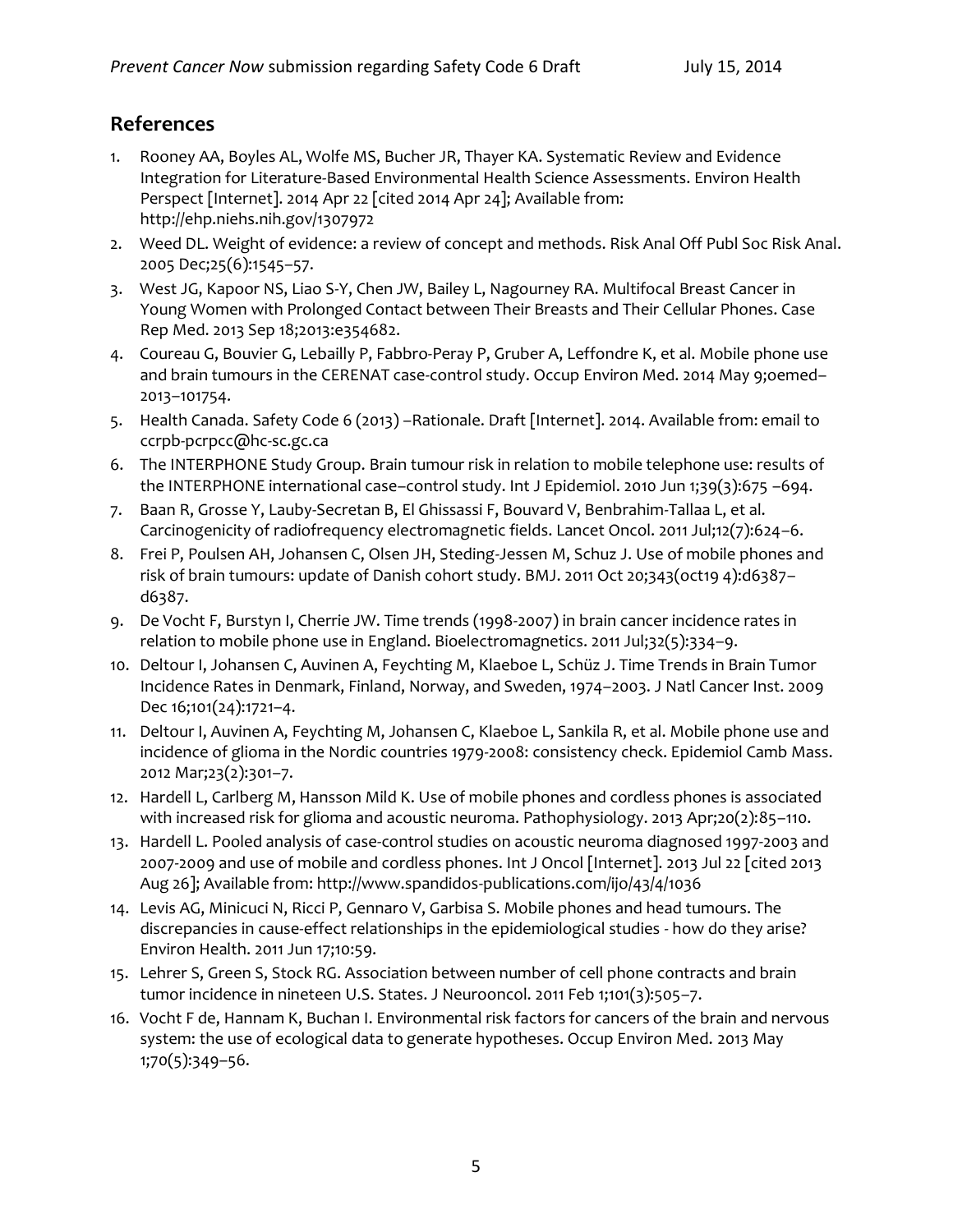## **Minimize Exposure to Radiation from Wireless Communications**

Radiation from wireless communication devices (WCDs) and associated transmitters was declared a possibl[e carcinogen](http://monographs.iarc.fr/ENG/Monographs/vol102/index.php) by the International Agency for Research on Cancer (IARC), in 2011.<sup>1,2</sup> Reviews in 2013, including more recent research, justified upgrading this classification to "probable" or "known."<sup>3,4</sup> A [2014](http://oem.bmj.com/content/early/2014/05/09/oemed-2013-101754) study found that over about a decade, brain cancer risks quadrupled with cell phone use for 15 hours a month, and tripled with 900 hours or more of use.<sup>5</sup>

WCDs include cellular and cordless phones, tablets, wifi, baby monitors, "smart" meters, wifi enabled appliances and other devices. Based on a growing base of information, it is wise to minimize exposures to the radiation in telecommunications:

- Use wires/cables/fibre at home, work and school.
- Keep your devices at a distance, and text rather than talk. Locate transmitters (e.g. "smart" meters and wifi) away from bedrooms; towers away from homes, daycares, schools and other gathering places.
- Use devices strategically communicate when the signal is strong and turn them off whenever possible.
- Ask for and choose the safest technologies.

See the table for lots more ideas!

#### **Background**

According to the [International Telecommunications Union \(ITU\),](http://www.itu.int/en/ITU-D/Statistics/Pages/facts/default.aspx) there are almost as many cellphone subscriptions as there are people in the world (96% of the population), with internet data plans also increasing (over 60% of subscriptions in North America and 75% in Europe). Transmission of all this information requires cell phone towers and other infrastructure, and the rules and roles of Canadian federal, provincial and local regulators and politicians are somewhat in flux. Individuals have less control over radiation from towers than they have over devices they own, but can and should continue to seek more protective policies. A [2014 review](http://ac.aup.fr/~croda/publications/Roda&Perry_EnvSci&Policy_OrigManuscr.pdf) <sup>6</sup> argues for precautionary regulation of cellphone infrastructure.

Health Canada's guideline for exposure to radiofrequency radiation was reviewed by the [Royal Society of Canada](http://rsc-src.ca/en/expert-panels/rsc-reports/review-safety-code-6-potential-health-risks-radiofrequency-fields-from) in 2014. Guidelines in Canada have remained almost unchanged since 1979, while China, Russia, Italy and Switzerland have wireless radiation limits that ar[e 100 times safer](http://informahealthcare.com/doi/abs/10.3109/15368378.2011.622827) than Canada's.<sup>8</sup>

#### **References**

- 1. Baan R, Grosse Y, Lauby-Secretan B, El Ghissassi F, Bouvard V, Benbrahim-Tallaa L, et al. Carcinogenicity of radiofrequency electromagnetic fields. Lancet Oncol. 2011 Jul:12(7):624-6.
- 2. International Agency for Research on Cancer (IARC). Non-Ionizing Radiation, Part 2: Radiofrequency Electromagnetic Fields [Internet]. 2013 [cited 2013 Sep 2]. Available from: http://monographs.iarc.fr/ENG/Monographs/vol102/index.php
- 3. Hardell L, Carlberg M, Hansson Mild K. Use of mobile phones and cordless phones is associated with increased risk for glioma and acoustic neuroma. Pathophysiology. 2013 Apr;20(2):85-110.
- 4. Davis DL, Kesari S, Soskolne CL, Miller AB, Stein Y. Swedish review strengthens grounds for concluding that radiation from cellular and cordless phones is a probable human carcinogen. Pathophysiology. 2013 Apr;20(2):123-9.
- 5. Coureau G, Bouvier G, Lebailly P, Fabbro-Peray P, Gruber A, Leffondre K, et al. Mobile phone use and brain tumours in the CERENAT case-control study. Occup Environ Med. 2014 May 9;oemed-2013-101754.
- 6. Roda C, Perry S. Mobile phone infrastructure regulation in Europe: Scientific challenges and human rights protection. Environ Sci Policy. 2014 Mar; 37: 204-14.
- 7. Kolb B, Demers P, Findlay R, Moulder J, Nicol A-M, Prato F, et al. A Review of Safety Code 6 (2013): Health Canada's Safety Limits for Exposure to Radiofrequency Fields [Internet]. Expert Panel of the Royal Society of Canada; 2014 Spring. Available from: http://rsc-src.ca/en/expert-panels/rsc-reports/review-safety-code-6-2013-health-canadas-safety-limits-for-exposure-to
- 8. Gandhi OP, Morgan LL, de Salles AA, Han Y-Y, Herberman RB, Davis DL. Exposure Limits: The underestimation of absorbed cell phone radiation, especially in children. Electromagn Biol Med. 2012 Mar;31(1):34-51.

#### **Internet resources, and groups working for safer technologies**

Industry Canada SAR. [www.ic.gc.ca/eic/site/ceb-bhst.nsf/eng/h\\_tt00084.html](http://www.ic.gc.ca/eic/site/ceb-bhst.nsf/eng/h_tt00084.html)

Industry Canada Antenna Siting [http://spectrumdirect.ic.gc.ca/pls/engdoc\\_anon/web\\_search.geographical\\_input](http://spectrumdirect.ic.gc.ca/pls/engdoc_anon/web_search.geographical_input)

International Telecommunications Union (ITU). 2013 Facts and Figures [www.itu.int/en/ITU-D/Statistics/Pages/facts/default.aspx](http://www.itu.int/en/ITU-D/Statistics/Pages/facts/default.aspx)

US Federal Communications Commission (FCC) Specific Absorption Rate (SAR) search [www.FCC.gov/cgb/sar](http://www.fcc.gov/cgb/sar)

US Federal Trade Commission. Cell Phone Radiation Scams. [www.consumer.ftc.gov/articles/0109-cell-phone-radiation-scams](http://www.consumer.ftc.gov/articles/0109-cell-phone-radiation-scams)

Environmental Health Trust [http://ehtrust.org](http://ehtrust.org/)

Powerwatch<http://www.powerwatch.org.uk/>

Website of Dr. Magda Havas PhD [www.magdahavas.com](http://www.magdahavas.com/)

Canadians for Safe Technology [www.c4st.org](http://www.c4st.org/)

Citizens for Safe Technology [www.citizensforsafetechnology.org](http://www.citizensforsafetechnology.org/)

Canadian Initiative to Stop Wireless, Electric and Electromagnetic Pollution [www.weepinitiative.org/](http://www.weepinitiative.org/)

Kawartha Safe Technology Initiativ[e www.kawarthasafetechnology.org](http://www.kawarthasafetechnology.org/)

National Association for Children and Safe Technology<http://www.nacst.org/about.html>

#### Bioinitiative Report [www.bioinitiative.org](http://www.bioinitiative.org/)

*Help us improve this resource! Email us a[t info@preventcancernow.ca](mailto:info@preventcancernow.ca)* June 2014